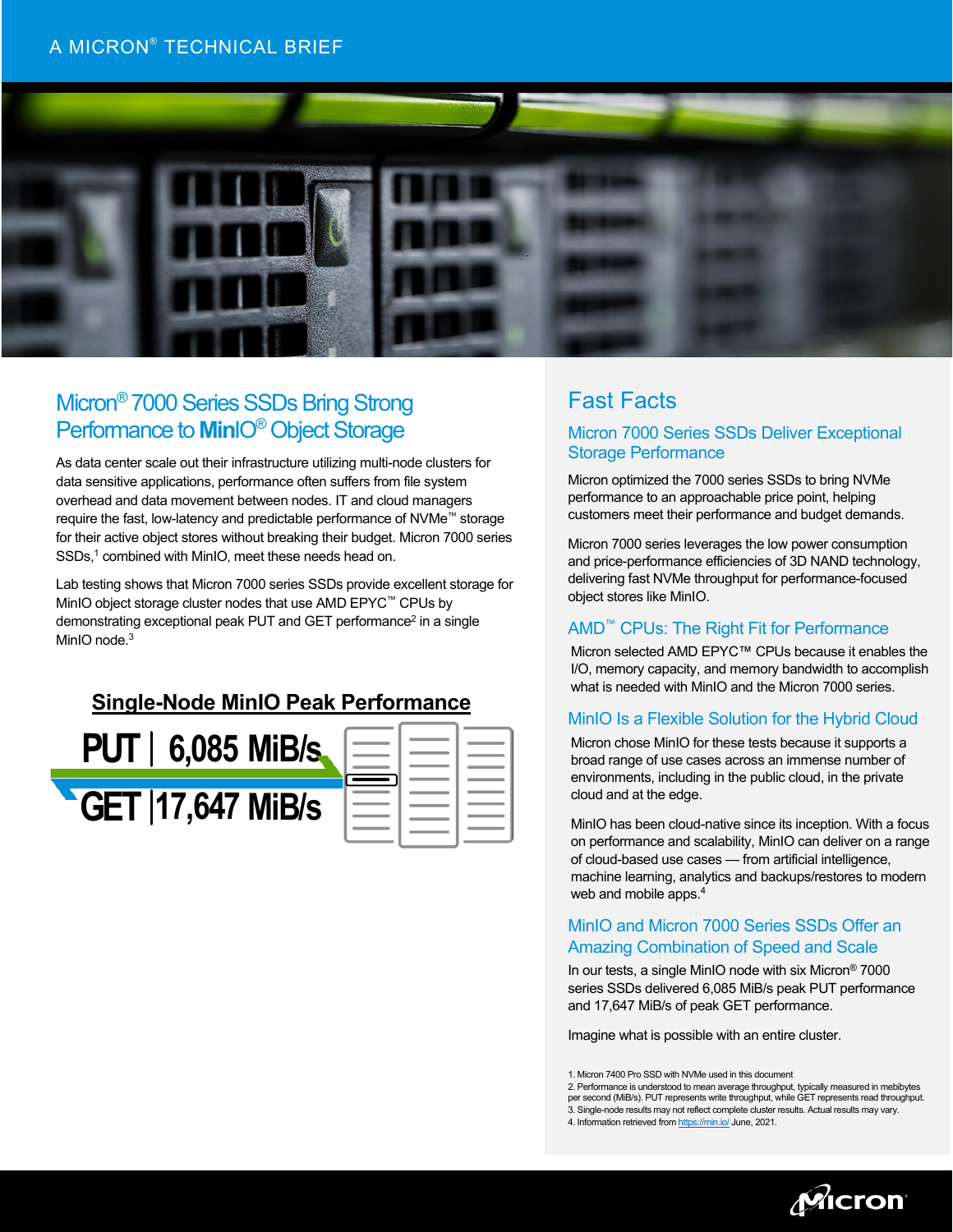## Performance Needed by Object Stores

Object stores have become broadly used, and their role is changing. Object stores enable simple, rapid expansion to manage larger data environments, and they can integrate with a wide range of applications (via Microsoft® Azure® and Amazon S3 APIs). The increased adoption of SSDs, especially those with NVMe, has yielded a significant increase in object store performance.

The increased performance puts object stores in a new spotlight by enabling file system-like performance.

# Measuring MinIO Performance

Customers choose the Micron 7000 series SSDs to expand the benefits of NVMe across their data center; they choose MinIO due to its extreme read and write speeds with readily available, standards-based servers. For this test, a single node using a standard AMD EPYC™ server equipped with Micron® 7000 series SSDs was set up. This single-node performance shows how the Micron 7400 SSD can enable MinIO to operate as the primary storage for a diverse set of workloads ranging from Apache Spark™ to Presto®, TensorFlow to H2O.ai platforms, an alternative to Apache™ Hadoop® HDFS and other potential use cases.<sup>5</sup>

The test configuration used a single MinIO node with six 7.68TB Micron® 7000 series SSDs and connected them to two client nodes executing the Warp<sup>6</sup> benchmark using NVIDIA® Mellanox® ConnectX®-6 Dx running at 200 Gb/s<sup>7</sup> (Figure 1).

Testing procedures consisted of object PUTs (write throughput) and object GETs (read throughput) using a broad range of thread counts (#Threads) and object sizes. Performance results are measured in MiB/s (higher is better).





## Peak PUT Performance: 6,085 MiB/s

Table 1 provides PUT throughput performance numbers for various object size and number of threads. A single instance of MinIO reaches a maximum average throughput of 6,085 MiB/s when performing PUTs using 128 MiB object size and 140 threads. Object size and #Threads can significantly affect peak PUT performance. With this configuration, peak PUT performance is more than double the minimum PUT performance with the lowest performance observed using 4 MiB object size and 140 threads. Higher PUT throughput is achieved using larger object sizes indicated by the darker green shading..

|          |       |       |       | <b>Object Size</b> |       |       |       |       |               |               |
|----------|-------|-------|-------|--------------------|-------|-------|-------|-------|---------------|---------------|
| #Threads | 4MiB  | 8MiB  | 16MiB | 24MiB              | 32MiB | 48MiB | 64MiB | 96MiB | <b>128MiB</b> | <b>160MiB</b> |
| 40       | 2.941 | 4,156 | 4,623 | 5,177              | 5.215 | 5,397 | 5,359 | 5,520 | 5,705         | 5,684         |
| 60       | 2.854 | 4,127 | 5,172 | 5,172              | 5.195 | 5.428 | 5,373 | 5,517 | 5.844         | 5,821         |
| 80       | 2,828 | 4,150 | 4,558 | 5.157              | 5,183 | 5,393 | 5,389 | 5,532 | 5,948         | 5,927         |
| 100      | 2,817 | 4,118 | 4,528 | 5,159              | 5,179 | 5,410 | 5,381 | 5,531 | 6,000         | 5,999         |
| 120      | 2,826 | 4,105 | 4,519 | 5,152              | 5.207 | 5.406 | 5,381 | 5,524 | 6,042         | 6,035         |
| 140      | 2,811 | 4,099 | 4,529 | 5.182              | 5.186 | 5.416 | 5.353 | 5.540 | 6,085         | 6,055         |
|          |       |       |       |                    |       |       |       |       |               |               |
|          | Lower |       |       |                    |       |       |       |       |               | Higher        |

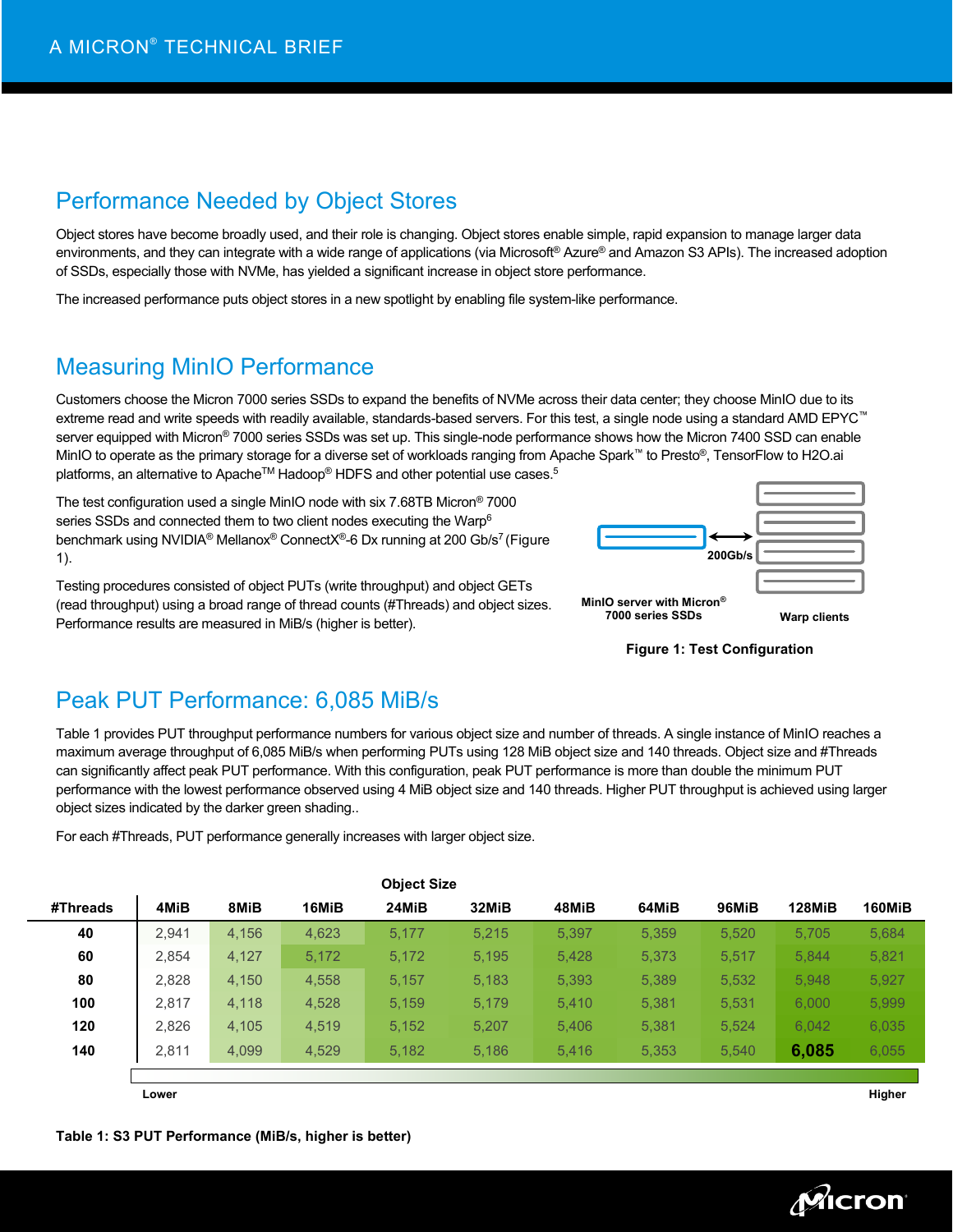## **Optimize** Your **Configuration**

If your workload is predominantly large object sizes (≥ 64MiB), using a high #Threads may provide greater PUT performance. If, however, your workload is predominantly small object sizes (4MiB, 8MiB), using a small #Threads can provide greater PUT performance.

Table 2 shows that peak PUT CPU use (79.70%) was observed with 96MIB objects at #Threads = 40. When the object size ≥ 64MiB, CPU use varies little across all #Threads.

|          |        |        |        | <b>Object Size</b> |        |        |        |        |               |        |
|----------|--------|--------|--------|--------------------|--------|--------|--------|--------|---------------|--------|
| #Threads | 4MiB   | 8MiB   | 16MiB  | 24MiB              | 32MiB  | 48MiB  | 64MiB  | 96MiB  | <b>128MiB</b> | 160MiB |
| 40       | 54.27% | 56.60% | 65.21% | 71.63%             | 73.07% | 76.49% | 78.62% | 79.70% | 74.55%        | 74.16% |
| 60       | 51.95% | 54.61% | 64.17% | 69.41%             | 71.91% | 75.46% | 77.12% | 78.20% | 75.67%        | 75.56% |
| 80       | 48.46% | 52.96% | 62.00% | 67.75%             | 70.74% | 73.58% | 75.66% | 78.62% | 74.91%        | 76.35% |
| 100      | 47.79% | 51.42% | 59.53% | 66.30%             | 69.08% | 72.40% | 74.64% | 76.20% | 75.17%        | 75.24% |
| 120      | 46.25% | 49.43% | 59.48% | 64.52%             | 67.60% | 71.50% | 74.70% | 77.17% | 74.09%        | 74.27% |
| 140      | 45.11% | 48.28% | 57.66% | 63.94%             | 66.66% | 71.33% | 73.74% | 75.79% | 73.10%        | 74.27% |
|          |        |        |        |                    |        |        |        |        |               |        |
|          | Lower  |        |        |                    |        |        |        |        |               | Higher |

### **Table 2: S3 PUT CPU Use**

Peak GET Performance: 17,647 MiB/s

GET performance was also measured peak using the same system configuration. For this testing, the maximum #Threads was reduced to 120 along with the range of object sizes reduced to ≤ 64MiB for this test. Testing observations indicated that increasing either beyond these values yielded no additional performance increase. Table 3 summarizes peak S3 GET performance results.

| #Threads | 4MiB   | 8MiB   | 16MiB  | 24MiB  | 32MiB  | 48MiB  | 64MiB  |
|----------|--------|--------|--------|--------|--------|--------|--------|
| 40       | 17,647 | 17,174 | 16,860 | 16,716 | 16,699 | 16,652 | 16,637 |
| 60       | 17.465 | 16,987 | 16,678 | 16,547 | 16,537 | 16,508 | 16,472 |
| 80       | 17.416 | 16,886 | 16,642 | 16.459 | 16.440 | 16,375 | 16,396 |
| 100      | 17.365 | 16.811 | 16,515 | 16,427 | 16,380 | 16,299 | 16,303 |
| 120      | 17,365 | 16,770 | 16,449 | 16,361 | 16,321 | 16,236 | 16,226 |
|          |        |        |        |        |        |        |        |
|          | Lower  |        |        |        |        |        | Higher |

### **Table 3: S3 GET Performance (MiB/s)**

Peak GET performance was consistently high; maximum and minimum GET performance differed by approximately 9%. Peak GET performance reached 17,647 MiB/s with 4 MiB objects.

5. Suitability for your needs may differ.

6. More details about the Warp benchmark is available from this Github: site ithub.com/min

7. More details about the NVIDIA® Mellanox® ConnectX®-6 Dx network adapters used is available from this NVIDIA<sup>®</sup> site[: https://www.nvidia.com/en](https://www.nvidia.com/en-us/networking/ethernet/connectx-6-dx/)[us/networking/ethernet/connectx-6-dx/](https://www.nvidia.com/en-us/networking/ethernet/connectx-6-dx/)

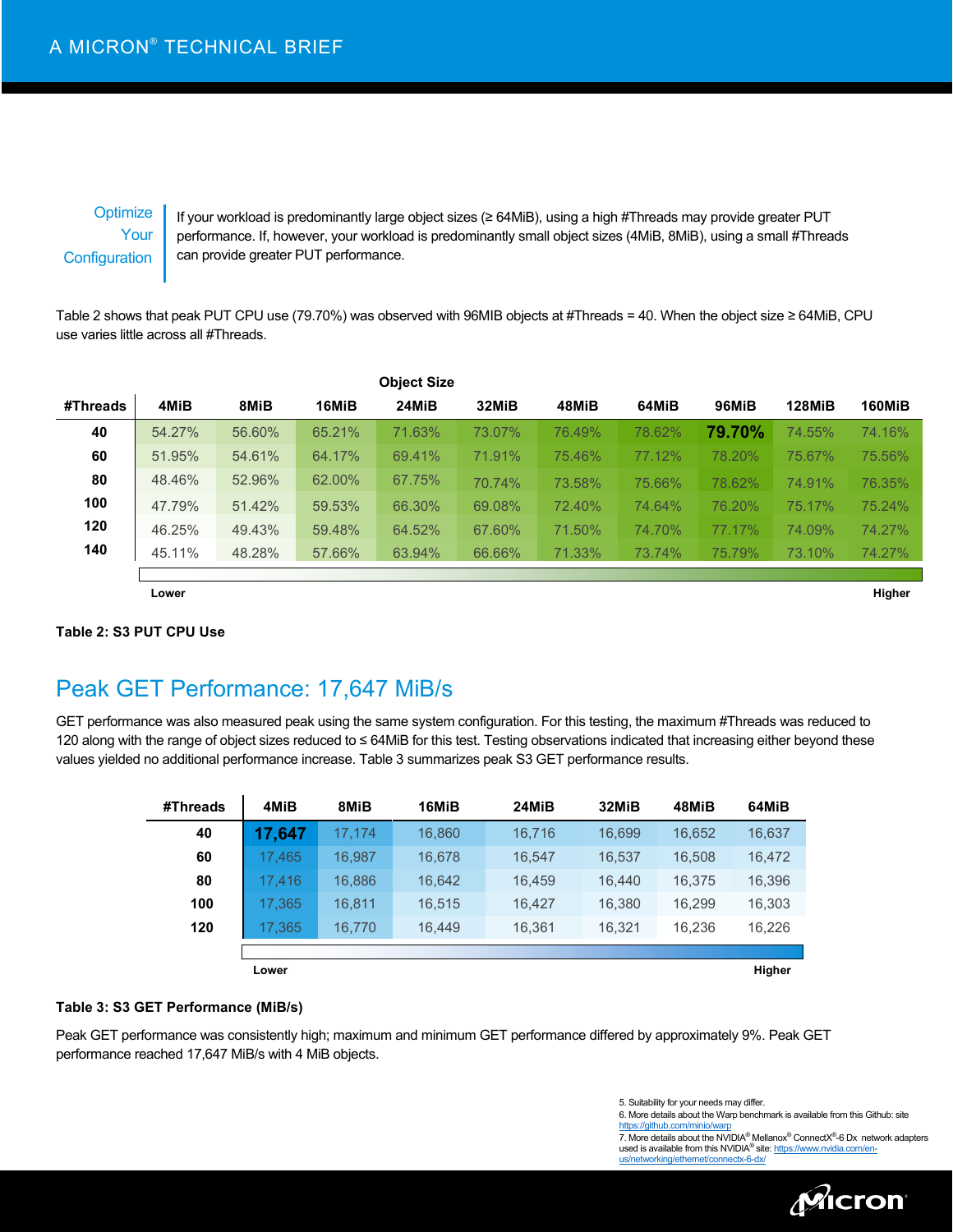### **Optimize** Your **Configuration**

With peak GET performance of 17,647 MiB/s, Client-to-MinIO-server network bandwidth is critical. As noted, we used 200 Gb/s network connection. Ensure your network offers sufficient bandwidth for your configuration.

In our tests, a single MinIO node showed excellent PUT and GET performance using just six Micron® 7000 series SSDs for primary data storage. This object store building block delivered 6,085 MiB/s peak PUT performance and 17,647 MiB/s of peak GET performance: file system-like performance with the versatility of object storage.

## **Summary**

Object stores have transformed from hard drive-based data dumps to modern architectures, like SSD-based data lakes and SSD-powered business-critical asset repositories. This change is fueled by a new generation of NVMe SSDs like the Micron® 7000 series, performancefocused storage software like MinIO and revolutionary CPUs like the AMD EPYC™.

The results of our testing demonstrates how far that transformation has come.

These tests used an example MinIO cluster node to illustrate the power of modern SSDs with NVMe, CPUs and cluster software. The results show how controlling the investment needed for all-flash infrastructure by using mainstream NVMe storage devices like Micron® 7000 series SSDs can be done without compromising performance.